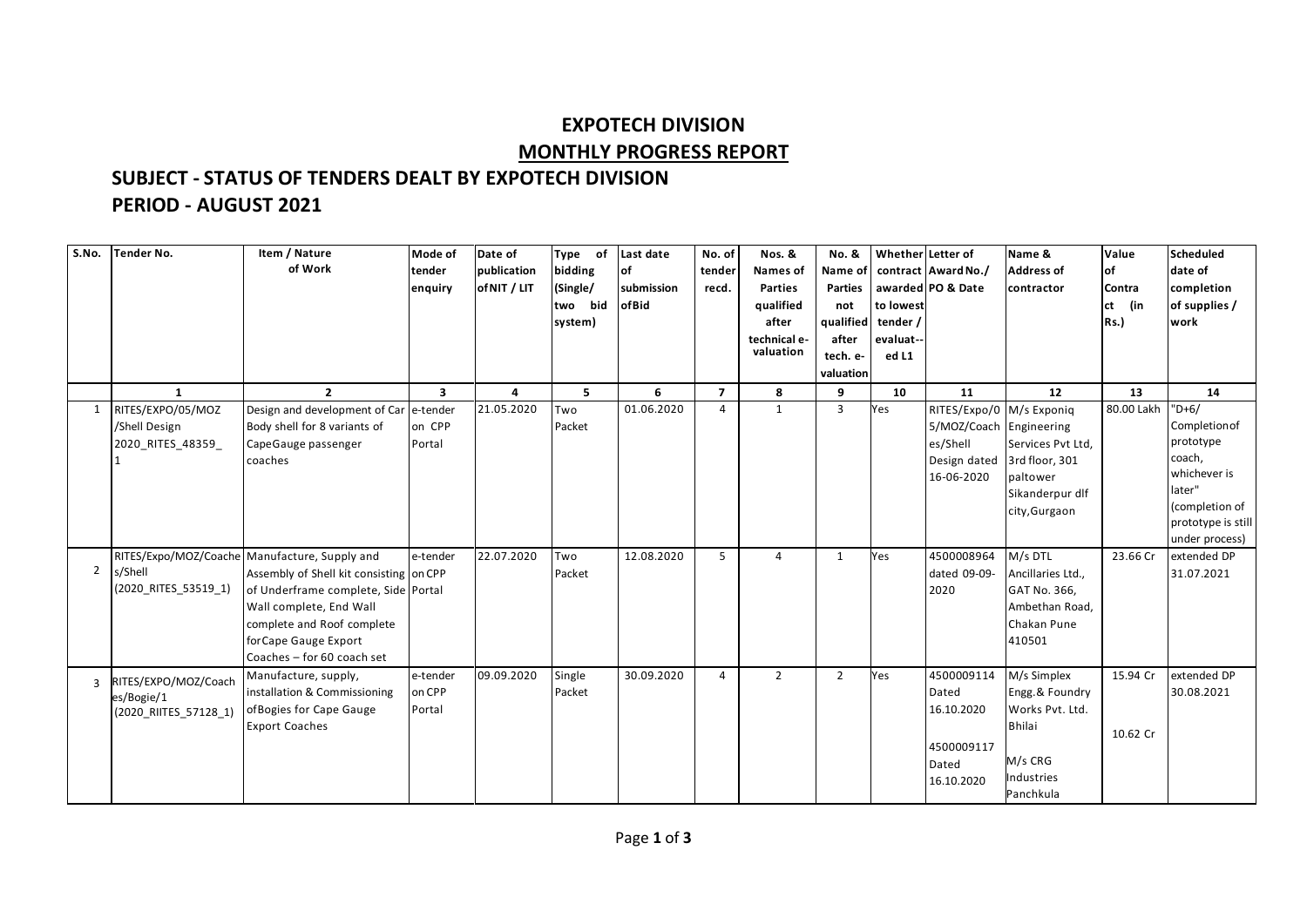| $\overline{4}$ | RITES/Expo/05/Interi<br>or Fur/01<br>(2020_RITEs_57693_                                   | Supply, Installation,<br>Commissioning and testing of<br>complete interior furnishing<br>items including electricals for<br>60nos. of Cape Gauge<br>Passenger Coaches.                                             | e-tender<br>onCPP<br>Portal | 15.09.2020                  | Single<br>Packet  |                  | 05.10.2020                                | 5            |                | 5              | Nil            | Yes | 4500009118<br>Dated<br>20.10.2020                                            | M/s Airflow<br>Equipment's<br>IndiaPvt. Ltd.,<br>Chennai                                   | 53.60 Cr   | <b>Extended DP</b><br>30.08.2021     |
|----------------|-------------------------------------------------------------------------------------------|--------------------------------------------------------------------------------------------------------------------------------------------------------------------------------------------------------------------|-----------------------------|-----------------------------|-------------------|------------------|-------------------------------------------|--------------|----------------|----------------|----------------|-----|------------------------------------------------------------------------------|--------------------------------------------------------------------------------------------|------------|--------------------------------------|
| 5              | RITES/Expo/MOZ/DEMU/ Development, Supply,<br>Trans-mission System<br>(2020_RITES_58555_1) | Installation and<br>Commissioning of 3 phase AC-<br>AC TransmissionSystem<br>including Driver Cab<br>Equipment For 1800 HP Cape<br>Gauge DEMUs                                                                     | e-tender<br>onCPP<br>Portal | 26.09.2020                  | Single<br>Packet  |                  | 19.10.2020                                | $\mathbf{1}$ |                | $\mathbf{1}$   | $\Omega$       | Yes | 4500009174<br>Dated<br>20.11.2020                                            | M/s Medha Servo<br>Drives Pvt. Ltd.,<br>Nachram,<br>Hyderabad                              | 27.55 Cr   | extended DP<br>30.08.2021            |
| 6              | RITES/Expo/05/MOZ/DE<br>MU/Shell<br>(2020_RITES_61630_1)                                  | Manufacture, Supply and<br>assembly of shell kit<br>consisting of underframe<br>complete, Side wall<br>complete, End wall and roof<br>for Cape Gauge DEMUs                                                         | e-tender<br>onCPP<br>Portal | 08.11.2020                  | Single<br>Packet  |                  | 24.11.2020                                | 6            |                | 4              | $\overline{2}$ | Yes | 4500009229<br>Dated<br>08.12.2020                                            | M/s Indira<br>Industries,<br>Ranipet                                                       |            | 10.3146 Cr extended DP<br>30.09.2021 |
|                | RITES/EXPO/05/MOZ/DEM<br>U COACH FUR/01                                                   | Supply, Installation, Commissioning<br>& Testing of Complete Interior<br>Furnishing including electricals for<br>30 Nos. of Cape Gauge DEMU<br>Coaches                                                             |                             | e-tender<br>onCPP<br>Portal | 17.11.2020        | Single<br>Packet | 14.12.2020                                |              | 5              | 5              | $\mathbf 0$    | Yes | RITES/EXPO/0<br>5/MOZ/DEM<br><b>U INTERIOR</b><br>FUR/01 Dated<br>28.12.2020 | M/s Kineco Ltd.<br>Goa                                                                     |            | 22.789 extended DP<br>Cr. 30.09.2021 |
| 8              | RITES/EXPO/05/MOZ/COA<br>CHES & DEMU/PAINTING<br>(2020_RITES_62850_1)                     | Supply and application of paint for<br>exterior painting (including adhesion<br>promoting primer) andinterior<br>painting (including adhesion<br>promoting primer and 2 component<br>PU sound insulation painting) | onCPP<br>Portal             | e-tender                    | 23.11.2020 Single | Packet           | 15.12.2020                                |              | $\overline{2}$ | $\mathbf{1}$   | $\mathbf{1}$   | Yes | 4500009235 M/s Emprise<br>Dated<br>23.12.2020                                | Marketing,<br>Lucknow                                                                      | 4.13<br>Cr | 12.05.2021                           |
| 9              | RITES/EXPO/05/MOZ/DEM<br>U/B OGIE<br>(2020_RITES_61635_1)                                 | Design, Development, Manufacture<br>& Supply of Bogiesfor Cape Gauge<br><b>DEMUs</b>                                                                                                                               |                             | e-tender<br>onCPP<br>Portal | 09.11.2020 Single | Packet           | Initially<br>1.12.2020<br>Then<br>revised |              | $\overline{4}$ | $\overline{2}$ | $\overline{2}$ | Yes | 4500009233<br>Dated<br>16.12.2020                                            | M/s Hindustan Fibre<br>Glass Works, Vadodra<br>(JV with M/s Ashika<br>Commercial Pvt. Ltd. | 14.27      | extended DP<br>Cr 30.09.2021         |

8.12.2020

Commercial Pvt. Ltd. Kishangarh)